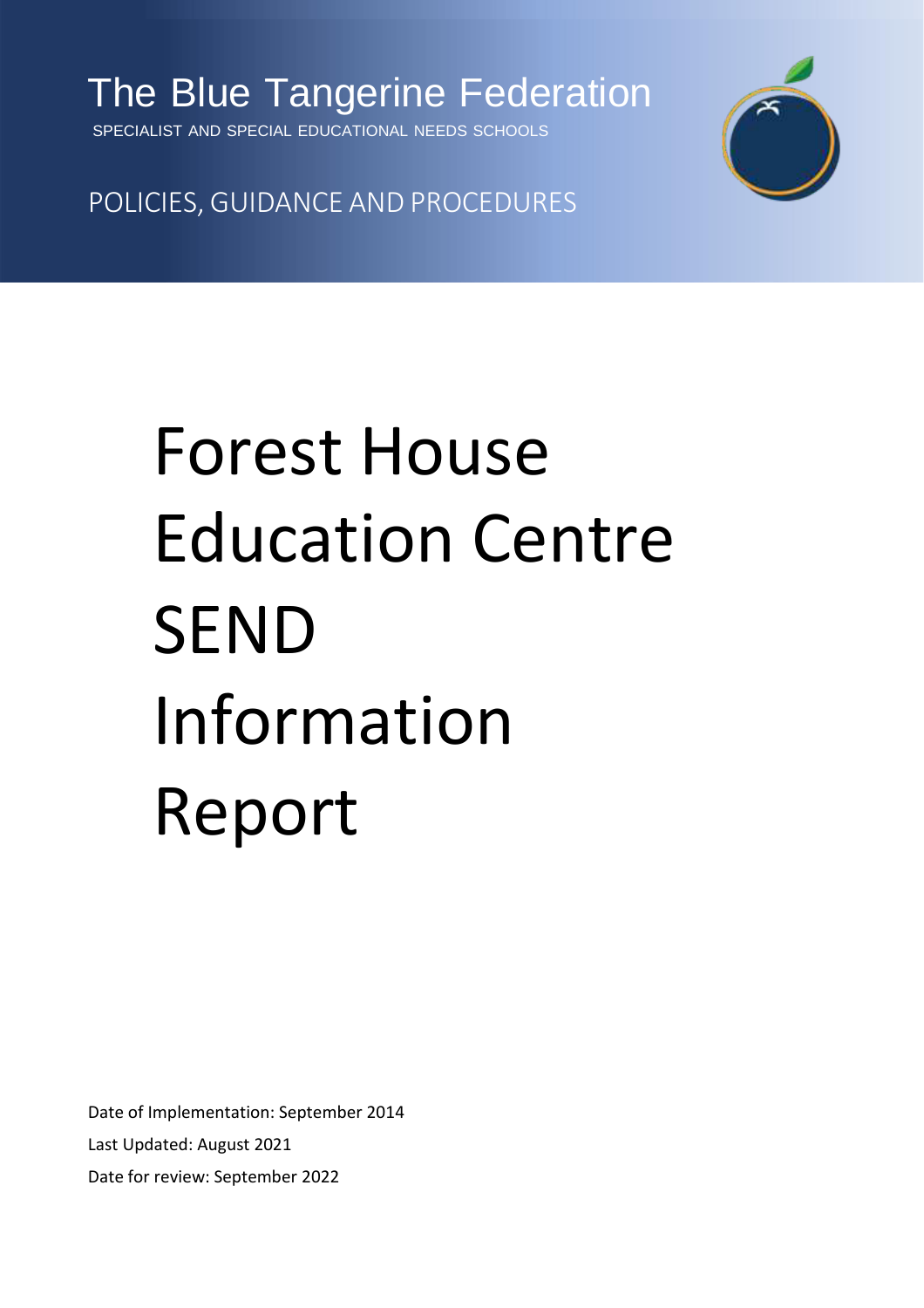# **What kinds of Special Educational needs does Forest House Education Centre make provision for?**

- Forest House Education Centre is a foundation special school for pupils with learning difficulties. Many pupils have additional complex needs including autistic spectrum disorders, epilepsy, physical and sensory impairments. Many need regular medical intervention. The school caters for pupils with
	- Speech and language difficulties
	- Physical disabilities
	- Social, emotional and mental health needs
	- A specific syndrome or disorder
	- Social communication difficulties
	- Autistic Spectrum Disorder
	- Moderate Learning disabilities

# **How would Forest House Education Centre identify and assess my child's Special EducationalNeeds?**

- Every pupil attending Forest House Education Centre has an Education, Health and Care Plan (EHCP). These are written based on statutory assessment. This is a detailed assessment to find out exactly what a pupil's special educational needs are and what special help they need. These are reviewed and updated annually with aims and outcomes set accordingly. Occasionally, in agreement with the Local Authority, a pupil will come to school on an assessment place while the assessment process in completed.
- Assessment of and for learning is essentially ongoing, and is seen as an integral part of an interactive learning process. The main purpose of assessing a pupil is to enable him/her to make the best possible progress in the development of skills, knowledge and understanding and overcome barriers to learning. We use a basket of assessment tools in order to track and celebrate learning. Reviewing aims and outcomes on a regular basis ensures that teaching is targeted to enable the pupils to make the best possible progress. We measure progress of pupils towards meeting their EHCP objectives and outcomes.
- Every pupil has an initial assessment and a programme of learning in conjunction with the young person's named mainstream/ special provision is collaborated. Pupils are regularly assessed so that we can monitor the rate of progress each pupil is making. Pupil Progress meetings are held termly - each class teacher meets with the Head of School and other Leaders to discuss the progress of pupils in their class and determine interventions/ programmes of study/ additional support.
- These provide a further opportunity to identify any necessary changes in provision in order to continue to meet the needs of each pupil. Formal assessments take place termly and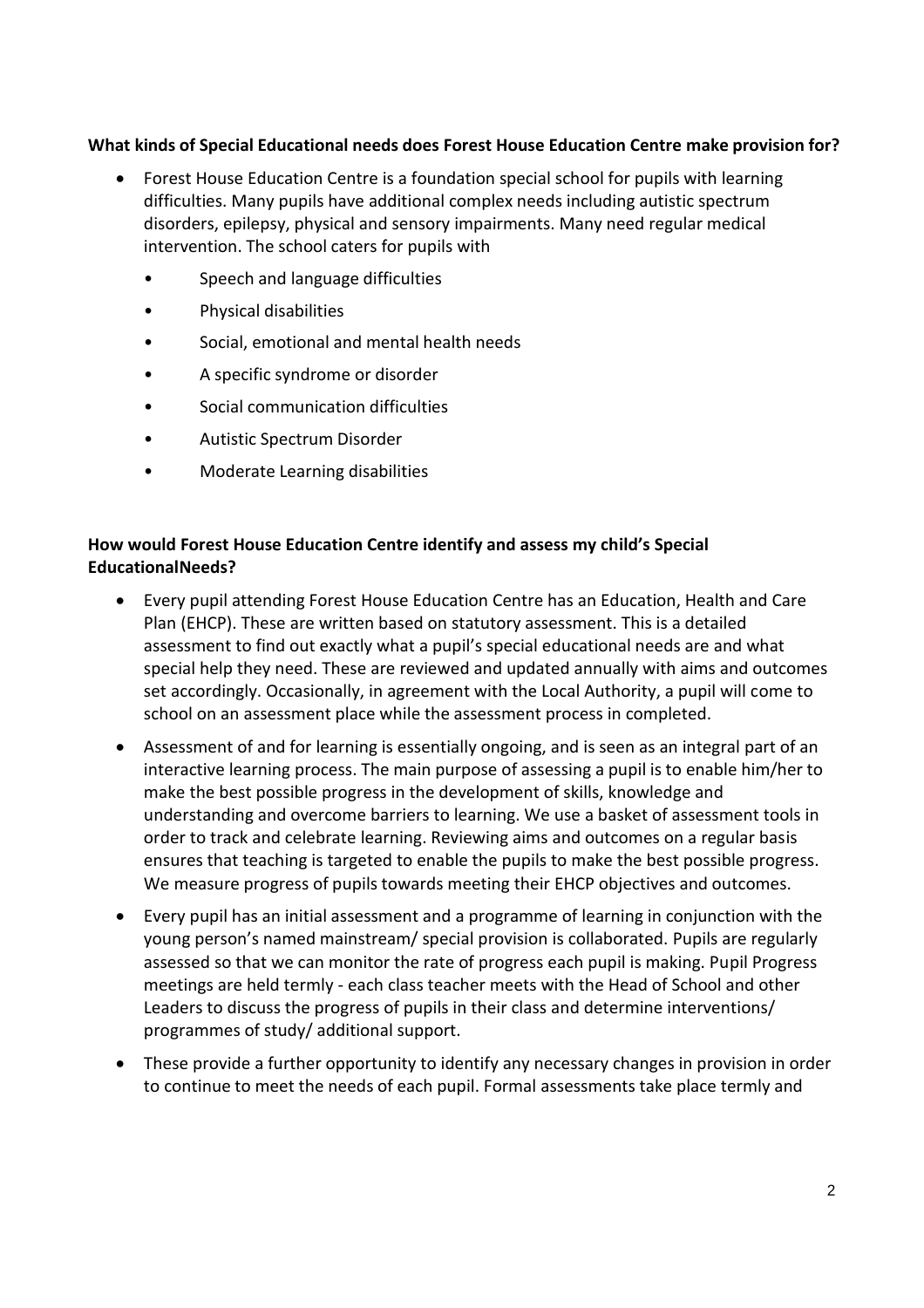reported to parents face-to-face in our Tutorial Days, annual reports and annual EHCP reviews.

- Staff are skilled at identifying pupils' needs and use a wide range of tools and specialist assessments as appropriate to each pupil. These include ongoing assessment of communication, cognition, physical needs and skills, social and emotional development, vision, hearing, functional sensory assessments of capabilities and sensitivities, behaviour and anxiety.
- The school works closely with parents, carers, therapists and external agencies to identify and monitor the holistic needs of every pupil.

# **How does the school evaluate the effectiveness of provision for pupils with Special Educational Needs?**

- We use the Ofsted framework as a basis for a robust system of self-evaluation to regularly review our provision.
- We identify through our framework of provision, working streams that enable focused and targeted progress, interrogation and analysis of our provision to identify the impact on pupils' provision and progress in learning.
- We also review our provision against the aims of the school and through staff and parent surveys.
- Our school Self Evaluation report is available on our school website along with a Summary Self Evaluation Report.
- Governors are involved in this process and receive regular reports through full governing body meetings and focused project work.

Every year we review and re-write our School Development Plan. We identify our effectiveness through:

- What and How we teach
- Quality of teaching and learning
- **Safeguarding**
- Assessing pupils' learning
- Quality of outcomes
- Quality of leadership
- Spiritual, Moral, Social and Cultural guidance

Each of these sections is closely monitored by the Governing Body and in this way the governors are able to hold the school to account.

Any interventions are identified and tracked to ensure the impact is effective.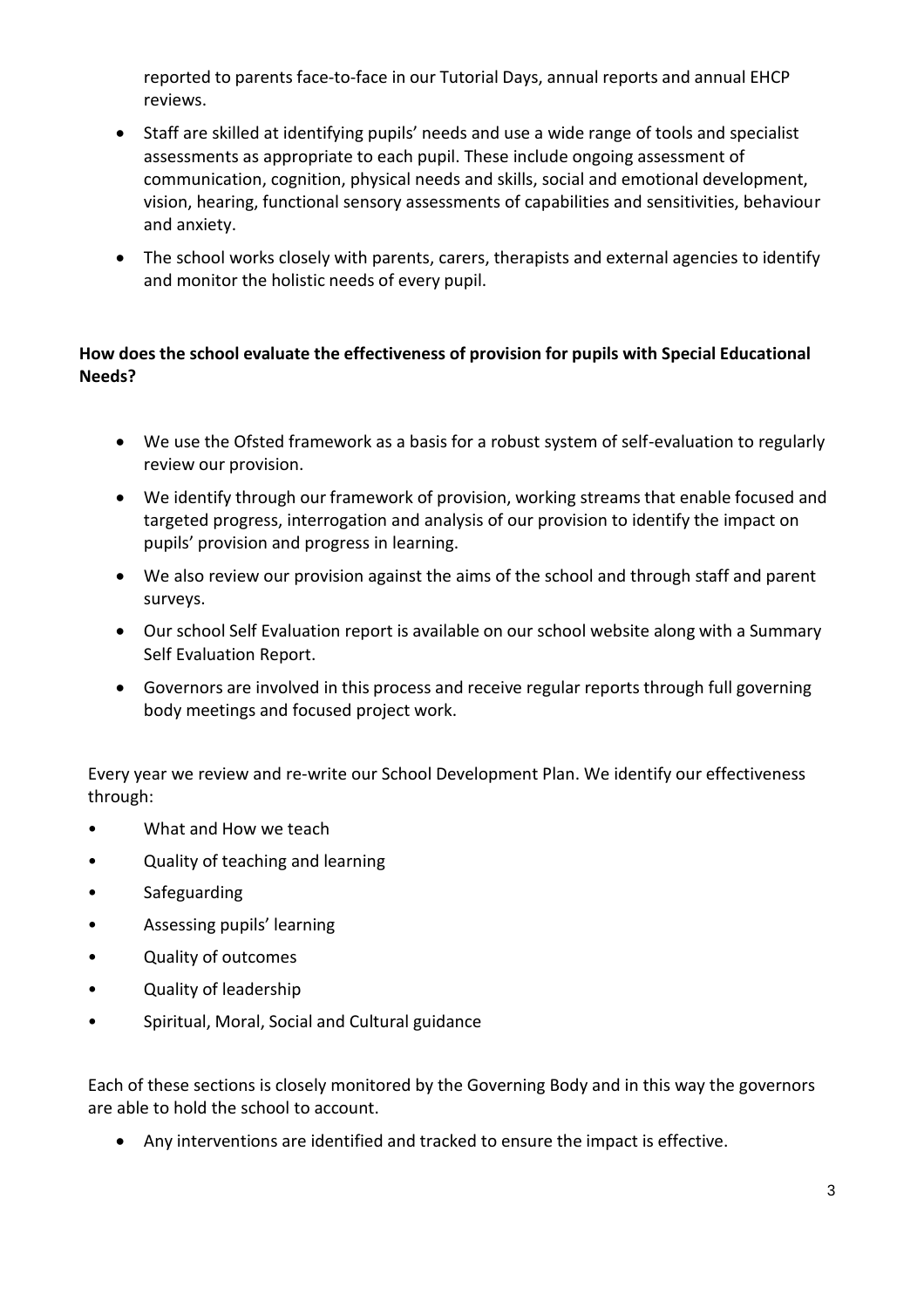We also welcome external evaluations such as those conducted by the Local Authority. We currently have the Young Enterprise Centre of Excellence, LOtC Silver mark, Dyslexia Accreditation and we are NAS Accredited.

# **How will I know how well my child is doing at school?**

 Assessment arrangements are outlined in section 2 above. In addition to this we meet with you as parents/carers every term, through telephone and face-to-face meetings, where we talk about progress and targets for your child.

# **How will the staff support my child? How will the curriculum be matched to my child's needs?**

- Forest House Education Centre is a fully inclusive school where all classes cover a diverse range of needs. The class sizes vary according to the needs of the students, though we tend to have two or three groups operating at once.
- Pupils are taught individually, in small groups (ability based or mixed) or whole class depending upon the activity. Lessons are highly differentiated and staff use a range of teaching strategies as appropriate in order to meet the needs of each individual pupil. At times we need to look beyond Forest House Education Centre in order to meet all the needs of individuals, particularly through close work and contact with their mainstream or special school. We have very good links with a wide range of other schools (both mainstream and special) and our pupils participate in integration links as appropriate either individually or in a small group, supported by a member of staff.
- We sometimes involve specialist staff for curriculum areas outside the classroom and also support work experience placements and Supported Internships in close connection with college and the students' on roll schools.
- Every student with an EHCP has their own individual Learning Pathway which identifies long term aims and short term outcomes linked to their EHCP.

# **How do you adapt the curriculum?**

 The curriculum has been reviewed and developed and is now very much based on a 'person centred' approach, functional learning and preparation for adulthood. We fit the curriculum around the young person, focused on their individual needs, with the student very much at the heart of what we do. Our aim is to provide a 'destination led' curriculum that is relevant, broad and balanced, and helps each individual student to become as functionally literate, numerate, communicative and as independent as possible – in accordance with their EHCP Outcomes and school's priorities.

# **How is the decision made about the level of support my child receives?**

 Your child will initially have their needs identified through their EHC plan. We constantly review this and using our expertise and experience will identify when and where additional support may be needed. This may, for example, include having regular access to a sensory environment and input from our partner schools and external advisors.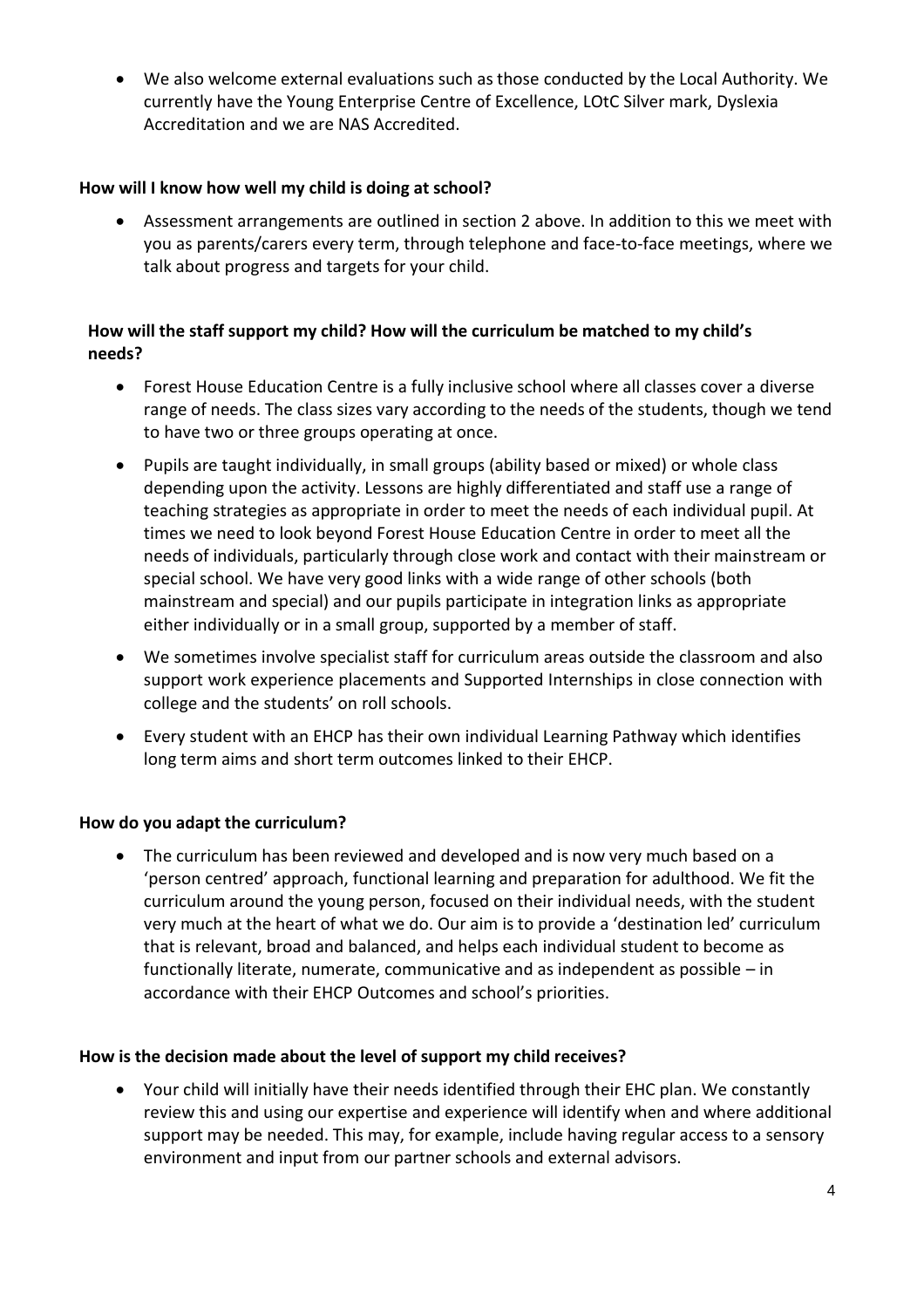- All students will have individual attention as part of their small group work throughout the day. One to one support is targeted, though is not a whole school day provision as we are not funded to support this.
- Exceptionally this approach may be needed, based on the identification of individual needs – typically for pupils who have exceptional medical needs or challenging behaviour requiring constant monitoring and intervention. The support will be reviewed regularly as one of the aims of intensive support is to help the pupils develop more independence.

# **How will my child be included in activities outside the school curriculum including trips?**

- At Forest House Education Centre, every young person has the opportunity to access appropriate trips including residential trips. However not all the activities we provide are appropriate for all students. In providing school trips we try to provide a range of activities which will benefit all people over time.
- Provision is again highly differentiated and if for example an activity is not deemed appropriate alternative activities are organised. Whilst no young person is excluded from activities at Forest House Education Centre, we always consider the needs of the individual including the likes/dislikes, comfort and health of the young person. For example a wheelchair user may not be able to manage a long trip away from the centre and not all pupils with autism enjoy being taken to crowded noisy venues. We take all this into consideration when planning our range of extra-curricular activities and ensure that we provide a range of activities for all children tailored to meet their individual needs and interests.

# **What support is there for my child's overall well-being?**

- We have extremely robust safeguarding and child protection policies and procedures in place. We have a Designated Senior Person and Deputy DSLs who lead on Safeguarding and Child Protection and work in connection with external services. There is also a designated teacher for Children Looked After who is responsible for overseeing the education and well-being of pupils who are looked after by the Local Authority.
- Pupils' health and well-being is paramount and the young people in residential care have onsite acute medical support. Personal Care is conducted discreetly and with dignity, fostering independence whenever possible. If a pupil shows distress, withdrawal, or any level of emotion that is not the usual staff will notice this and will act on it. Pupils will be given time to talk or encouraged though the use of pictures, symbols, toys or books to indicate what is troubling them. We will always liaise with parents if we have any concerns over the mental well-being of our pupils.
- We work closely with medical practitioners if your child has a health need who will discuss with you a Health Care Plan and administration of prescribed medication. We also work closely with a range of professionals including social services and the children with disabilities team; and with CAMHS, child and adolescent mental health services, if your child needs that level of support.
- We support pupils' mental health through trained clinical practitioners who work in the school, across Forest House Education Centre, Collett and St Lukes' School.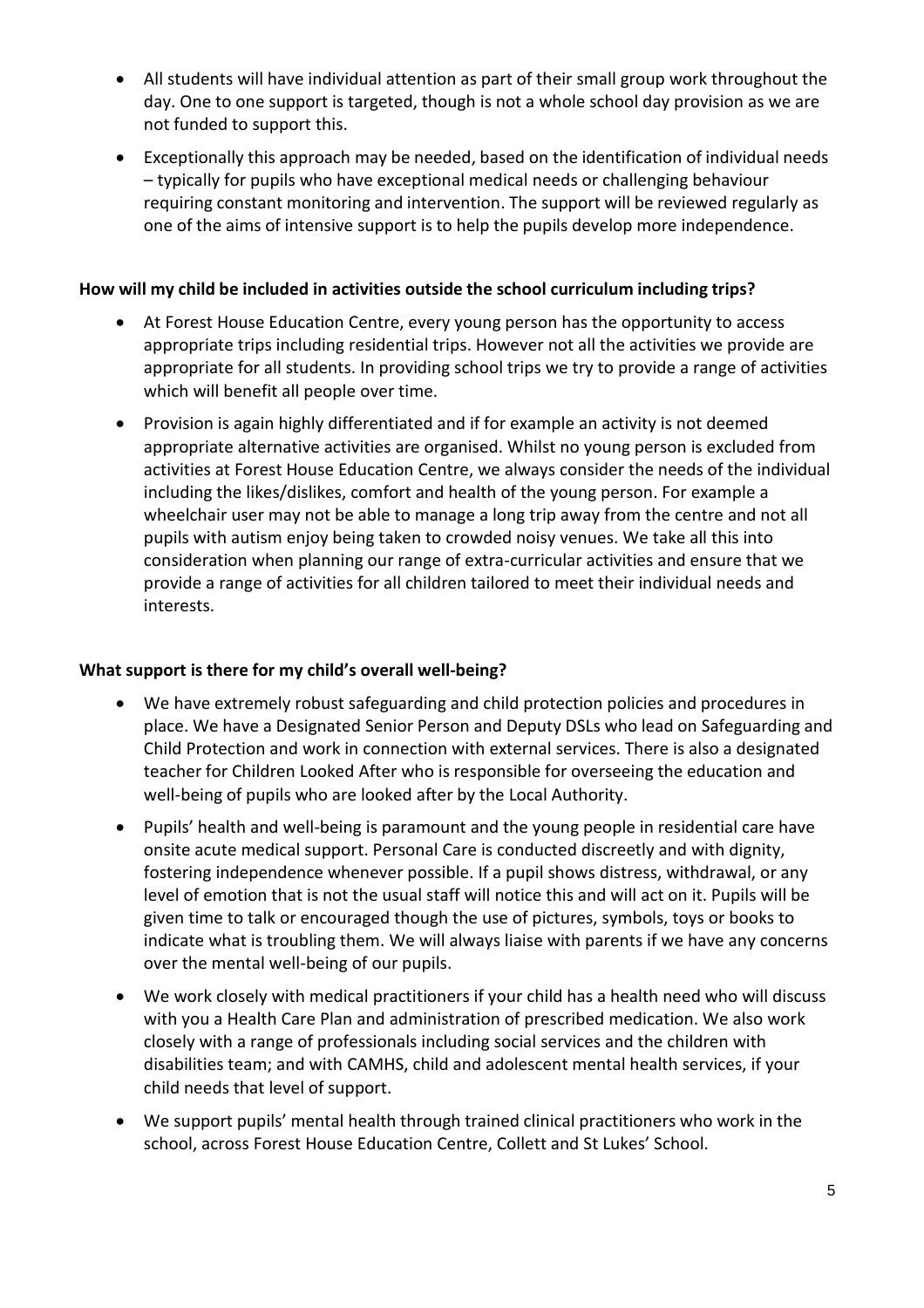# **What specialist expertise is available at the school?**

- Access to trained SEND teachers at St Luke's School and The Collett School
- Mental Health expertise in the NHS unit and on the school staff team
- Expertise of teaching to A'Level and beyond in core and other subject areas
- Specific knowledge and training in SEND and mental health areas, leading to expertise

# **What training is provided for staff supporting children and young people with SEND?**

 Teaching pupils with SEND is our core purpose and all our staff training has this focus. We have a range of expert individuals and teams who are there to provide in house training advice and support.

# **School Expertise:**

- Mental health knowledge and application of teaching and support skills for the individual and group teaching
- Subject knowledge of GCSE and A'Level
- School expertise in working closely with Connexions for post-16 destinations
- Expertise of working with young people in and leaving care

#### **Moving and Handling**

- The school has Moving and Handling trained staff who ensure training in correct procedures, produce Moving and Handling plans for pupils and ensure the school has the correct and sufficient equipment
- Pupils with ASD have individual plans to help them manage their autism in a way appropriate for them. This will include an Anxiety Plan. Whilst we base our autism practice on the principles of TEACCH, providing boundaries, routines and visual support, we have an eclectic approach, looking to suit individual needs, rather than promoting a specific philosophy. Pupils with ASD have common characteristics but are individuals with different needs. Teachers analyse these needs and prepare a plan for the strategies required. This could include the use of a work station, the provision of a quiet space, visual support or a now and next timetable. All pupils with ASD will have their work devised and presented to take account of their specific related needs.

#### **Behaviour Support**

 All members of the school are qualified Herts Steps trainers to manage the behaviour of children who present challenges to the class or danger to themselves. They help to prepare Behaviour Support Plans and provide training for all staff in behaviour management. Members of the team attend class team meetings to discuss specific pupils as necessary.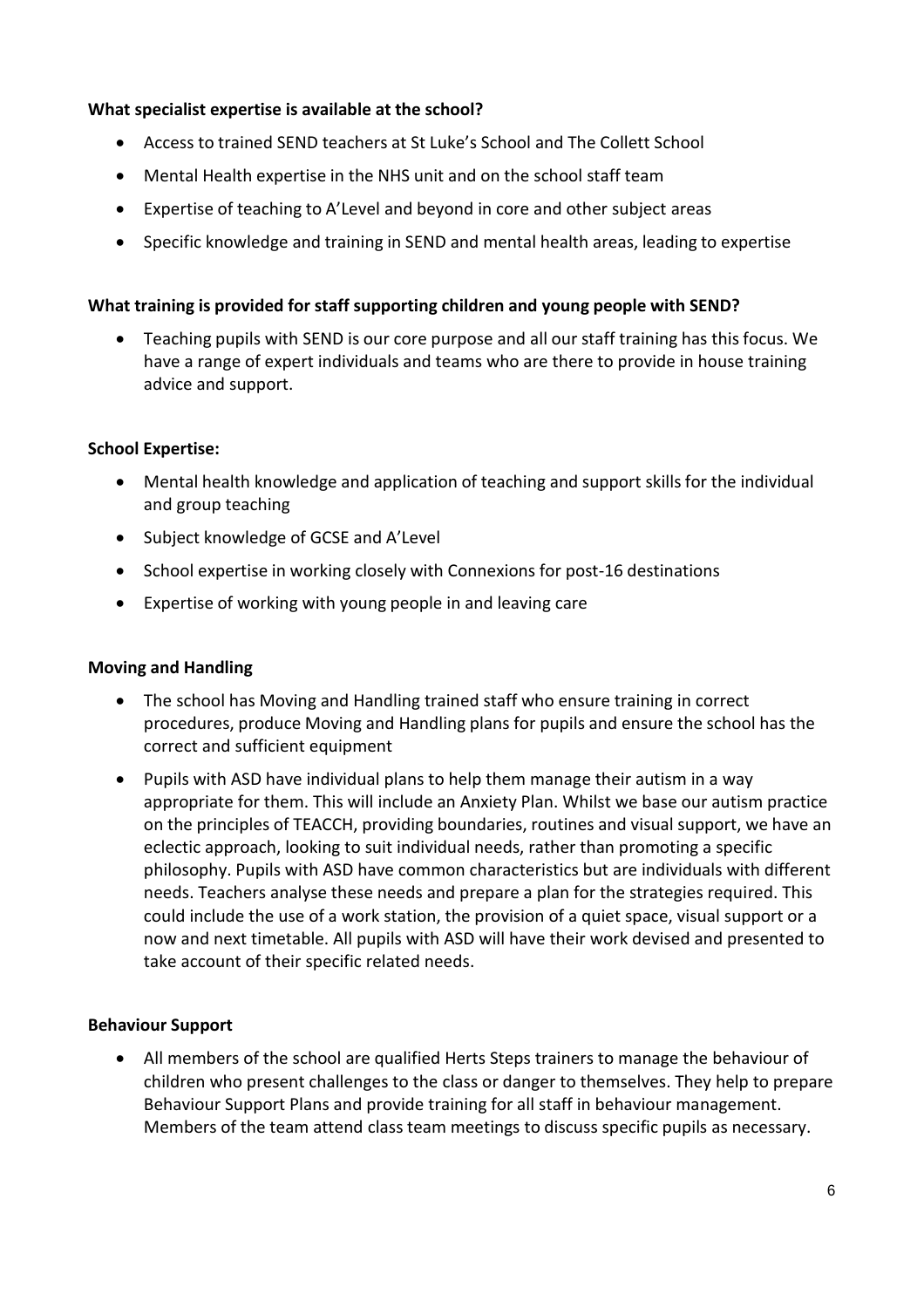# **Work Related Learning**

 Our work related learning focus includes specialists in Gatsby Profile achievements and engage pupils in a holistic programme of work-related learning and work experience.

# **Training:**

- Whilst teaching teams are primarily employed to teach the children they are increasingly required to provide other functions linked to the holistic needs of the pupils.
- Physiotherapy programmes are delivered by class staff where relevant.

#### **Speech Therapy**

• The school has access to speech and language therapy where required.

# **Occupational Therapy**

- The school has access to Occupational Therapy, where required.
- Further help and advice can be sought from the Special Educational Needs and Disability Information Advice and Support Service ( SENDIASS) formerly known as Parent Partnership 01992 555847 [sendiass@hertfordshire.gov.uk](mailto:sendiass@hertfordshire.gov.uk)

All of our teachers are qualified and have undertaken specialist further professional development. This includes Autism specific training, training in hearing and visual impairments, communication training and other training as relevant to the needs of the pupils in their class.

This is not an exclusive list and ongoing professional development is key to ensuring ALL staff remain updated and skilled.

#### **How accessible is the school both indoors and outdoors?**

 Our school is accessible, with plans for further improvement. The school has embarked on a forward-thinking and progressive range of fundraising to tackle some of the issues with the building design.

#### **How do Parents/carers and children get involved in their education?**

 We aim to work in partnership with our families, working together to achieve the best for our pupils. We have an 'open door' policy and you are welcome to contact the school at any time to make an appointment to see any member of staff.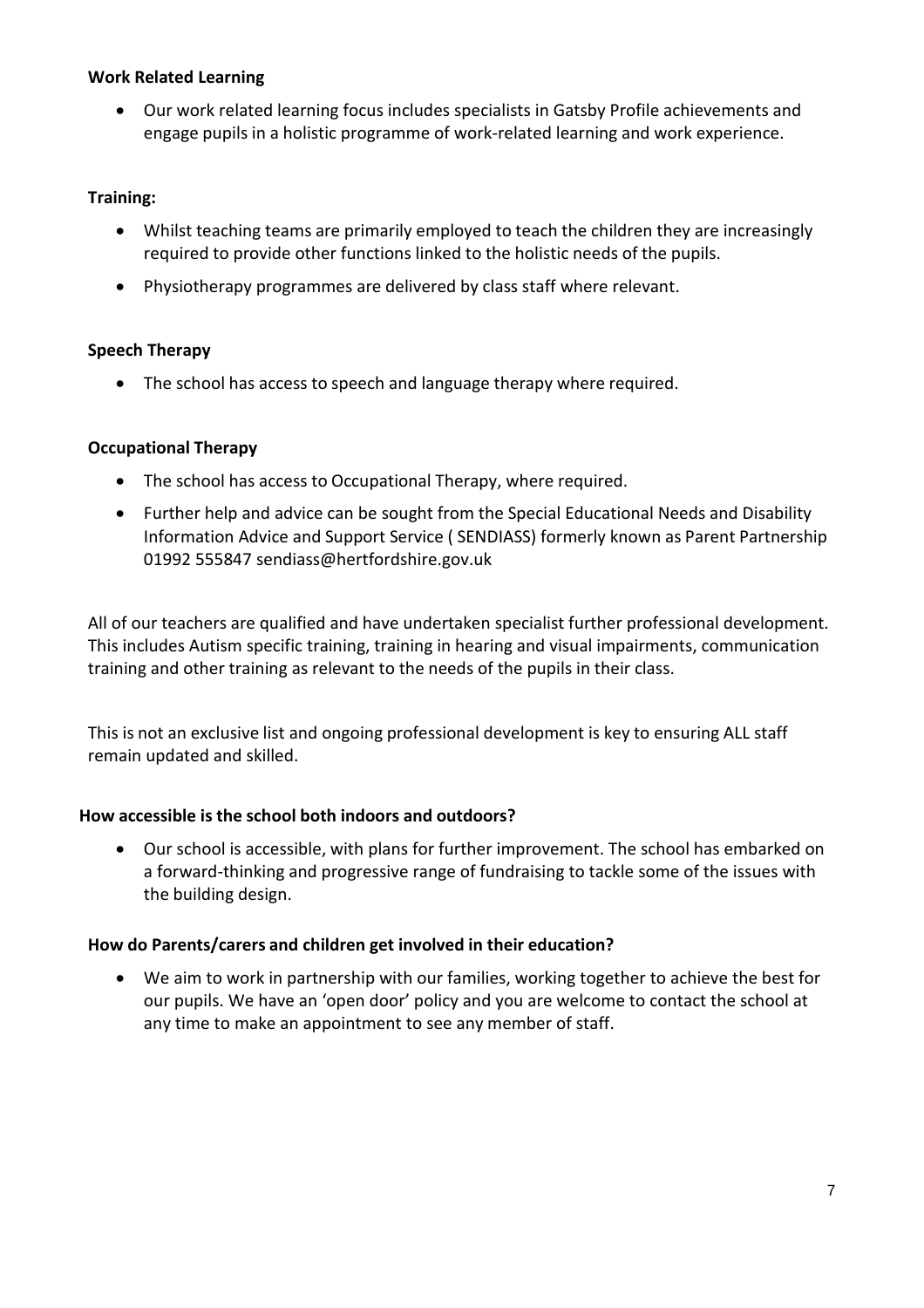The support of parents/carers is extremely important in ensuring that we can work in partnership to support the learning and education of your child.

# **What do I do if I have a concern about the school provision?**

- We have adopted the Herts Complaints Policy and procedures.
- In the first instance please contact the Head of School
- In the unlikely event that your concern is not resolved then please contact our Executive Headteacher and/or the Chair of Governors. If necessary a formal panel of governors will be established to deal with your complaint.
- Ultimately parents/carers have recourse to the Secretary of State at the time if the situation still cannot be resolved.

#### **What specialist services and expertise are accessed by the school?**

• The school takes a holistic approach to the education of pupils and recognises that their personal development goes far beyond simply academic achievement. To this end we work closely with a variety of professionals.

# **We work closely with the following to support your child's needs:**

 Forest House Adolescent Unit for Young People with Complex Mental Health (Tier 4 CAMHS) Therapy services including Physiotherapy, Occupational Therapy and Speech and Language Therapy. Health Service – school nurse providers. Specialist services including Hearing impairment, Visual impairment and the Educational Psychology services, CAMHS – Child and Adolescent Mental Health Services, Social Services – children with disabilities team.

#### **How do you prepare my child for working at FHEC?**

- You will be invited in to meet with the Head of School to discuss transition for your child and to look around the school. We have a flexible approach to pupils starting at the school and what is most important is that the transition into the school is appropriate to the individual young person.
- A multi-disciplinary approach is used with input from therapists and your child's mainstream or special school, as relevant. Parents are included in decisions around teaching content, support and the wellbeing of the individual.
- Our Careers Education and Guidance programme develops skills for transition to adulthood and the Connexions PA is involved as appropriate.
- When the time comes for your son/daughter to move on from school we will liaise with the receiving school/college and discuss the transition process with them as well as the Adolescent Unit staff to form a comprehensive programme. We will enhance this with, for example, social stories and extra visits if necessary depending on individual needs. We liaise closely with colleges and other post-school providers and each student has a wellstructured period of transition, suited to their needs.